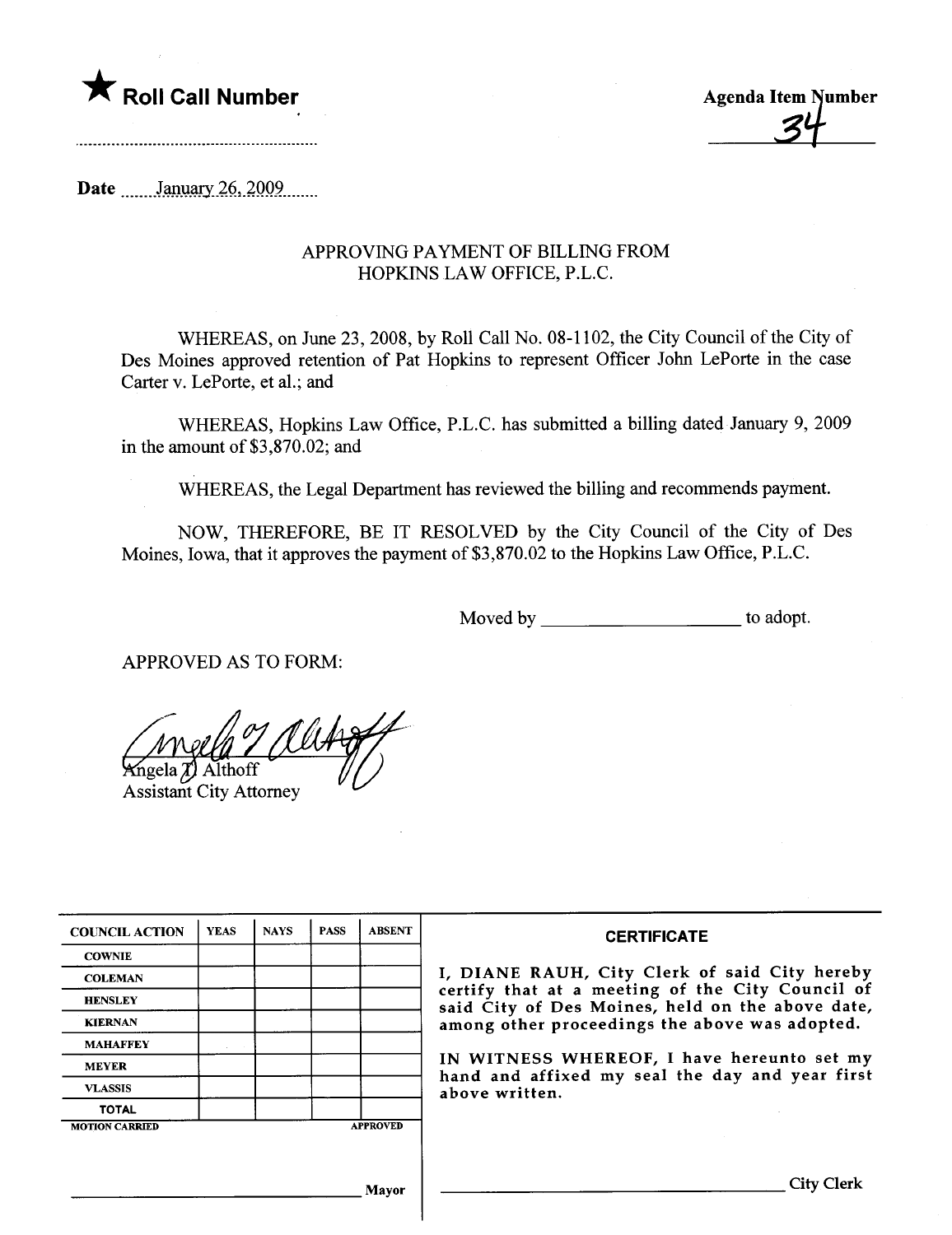34

## Hopkins Law Office, P.L. C.

1415 28th Street Ste. 160 West Des Moines, IA 50266

Ph:515-440-0532 Fax:815-572-0411

| John LePorte<br>4525 SE 16th Street<br>Des Moines, Iowa<br>503200-151 |                                                                                                                                       |              |                        | January 9, 2009 |
|-----------------------------------------------------------------------|---------------------------------------------------------------------------------------------------------------------------------------|--------------|------------------------|-----------------|
| <b>Attention:</b>                                                     |                                                                                                                                       |              | File $#$ :<br>$Inv$ #: | 147-001<br>1    |
| RE:                                                                   | S. Carter v. John LePorte, et al., 42 U.S.C. Section 1983 action filed in<br><b>State Court</b>                                       |              |                        |                 |
| <b>DATE</b>                                                           | <b>DESCRIPTION</b>                                                                                                                    | <b>HOURS</b> | <b>AMOUNT</b>          | <b>LAWYER</b>   |
| Jun-16-08                                                             | Initial Meeting with J. Leporte                                                                                                       | 2.50         | 225.00                 | PJH             |
|                                                                       | Review of documents provided by Officer<br>Leporte                                                                                    | 1.40         | 126.00                 | <b>PJH</b>      |
| Jun-17-08                                                             | <b>Research Statute of Limitations</b>                                                                                                | 1.40         | 126.00                 | <b>PJH</b>      |
|                                                                       | Casemapped facts into chronology;                                                                                                     | 2.00         | 180.00                 | PJH             |
|                                                                       | Research on 8th Circuit Excessive Force Case<br>Law                                                                                   | 1.30         | 117.00                 | <b>PJH</b>      |
|                                                                       | Call from Attorneys Althoff and Doudelock                                                                                             | 0.10         | 9.00                   | PJH             |
|                                                                       | Review of material provided by Mr. Leporte;<br>Letter to Mr. Leporte                                                                  | 0.70         | 63.00                  | PJH             |
| Jun-19-08                                                             | Review of Documents forwarded by Attorney<br>Althoff; E-mails to Ms. Althooff and Mr.<br>Goudelock; Call to Attorney Michael's Office | 1.00         | 90.00                  | PJH             |
| Jun-20-08                                                             | Call from Attorney Michael; E-mail to<br><b>Attorney Michael</b>                                                                      | 0.20         | 18.00                  | PJH             |
|                                                                       | Review of documents provided by City Legal<br>Department; E-mail to Attorney Althoff; Call<br>to Mr. Leporte; Letter to Mr. Leporte   | 0.80         | 72.00                  | <b>PJH</b>      |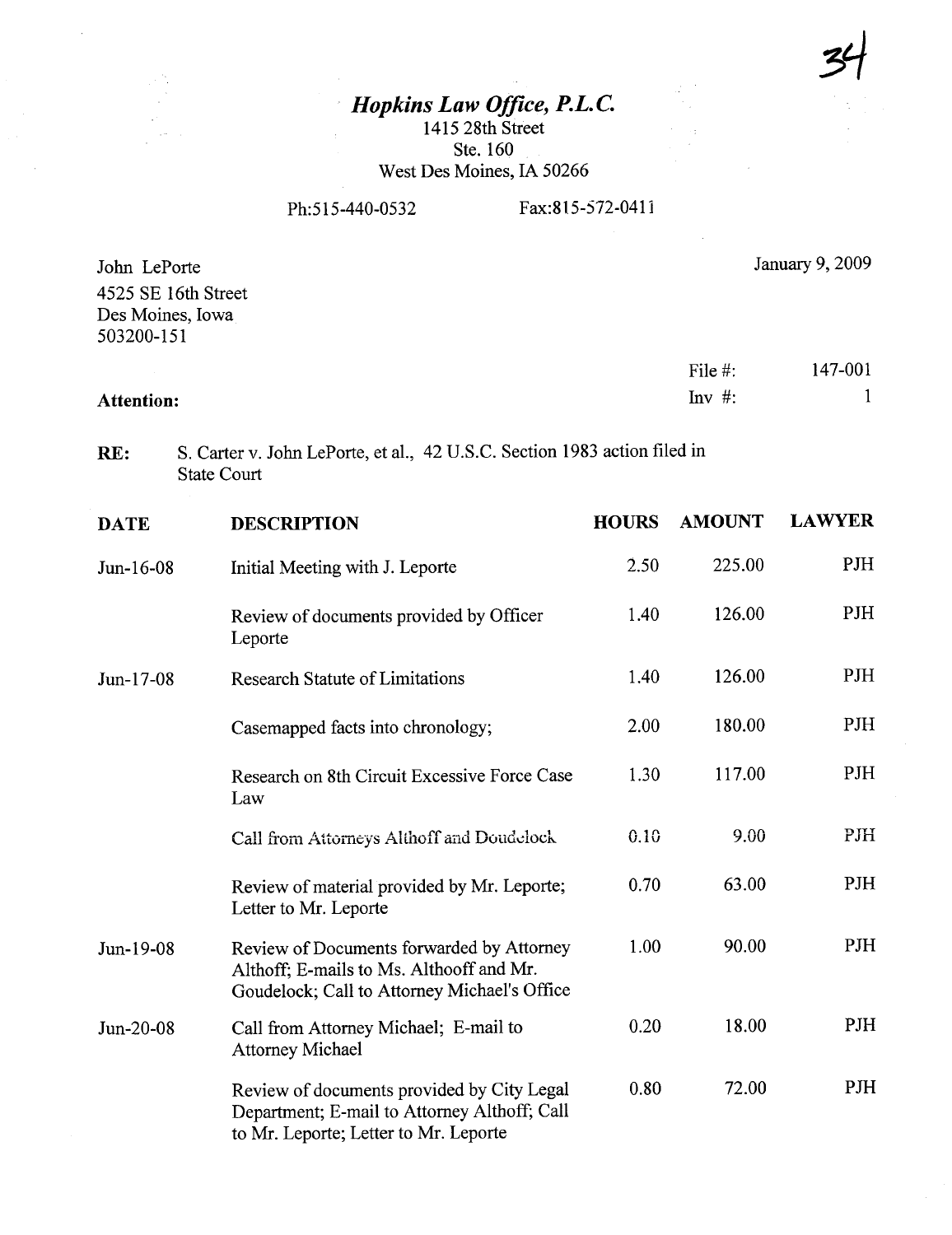| Invoice #:<br>1 | Page 2                                                                                                                                                                                                     |      | January 9, 2009 |     |  |
|-----------------|------------------------------------------------------------------------------------------------------------------------------------------------------------------------------------------------------------|------|-----------------|-----|--|
|                 |                                                                                                                                                                                                            |      |                 |     |  |
| Jun-23-08       | Meeting with Mr. Leporte                                                                                                                                                                                   | 1.60 | 144.00          | PJH |  |
|                 | E-mail to Attorney Althoff                                                                                                                                                                                 | 0.20 | 18.00           | PJH |  |
| Jun-24-08       | Call to Attorney Althoff; Research<br>requirements of service within a specified<br>period of time; e-mail to Attorney Michael;<br>Call to Clerk of Court; Call to OPS; Call to<br><b>Attorney Althoff</b> | 2.30 | 207.00          | PJH |  |
| Jun-25-08       | Review of documents provided by City Legal                                                                                                                                                                 | 0.50 | 45.00           | PJH |  |
| Jun-27-08       | Review of material from attorney Michael;<br>E-mailed materials to Attorney Althoff;                                                                                                                       | 0.50 | 45.00           | PJH |  |
| Jun-30-08       | Review of Request for Documents; E-mail to<br><b>Attorney Althofff</b>                                                                                                                                     | 0.20 | 18.00           | PJH |  |
|                 | Review of Documents forwarded by Attorney<br>G. Goudelock                                                                                                                                                  | 0.30 | 27.00           | PJH |  |
| Jul-01-08       | Review of Notifications from Federal Court re:<br>Initial Filings regarding removal                                                                                                                        | 0.30 | 27.00           | PJH |  |
|                 | Review and Casemapped Documents from<br>City Legal                                                                                                                                                         | 0.30 | 27.00           | PJH |  |
| Jul-02-08       | Draft of Answer and Request for Production;<br>Call to John Leporte ; Draft of Interrogatories<br>to Plaintiff; E-mail to Attorney Althoff;<br>E-mail to client;                                           | 3.60 | 324.00          | PJH |  |
| Jul-09-08       | Review of materials sent by Officer Leporte                                                                                                                                                                | 0.80 | 72.00           | PJH |  |
| Jul-15-08       | Telephone call with Attorney Shane Michael's<br>Office; Call to Officer Leporte                                                                                                                            | 0.40 | 36.00           | PJH |  |
| Jul-23-08       | Review of e-mail, Motion to Dismiss and<br>supporting brief from Attorney Althoff;                                                                                                                         | 0.30 | 27.00           | PJH |  |
| Jul-24-08       | Review of Notice from District Court;<br>Finalized Answer, Interrogatories and Request<br>for Production; Phone Conference with Mr.<br>Leporte                                                             | 3.00 | 270.00          | PJH |  |
| Jul-25-08       | E-mail to All attorneys of record re: discovery;<br>Filing with Federal Court                                                                                                                              | 0.50 | 45.00           | PJH |  |

 $\mathcal{A}^{\mathcal{A}}$ 

 $\mathbb{Z}^2$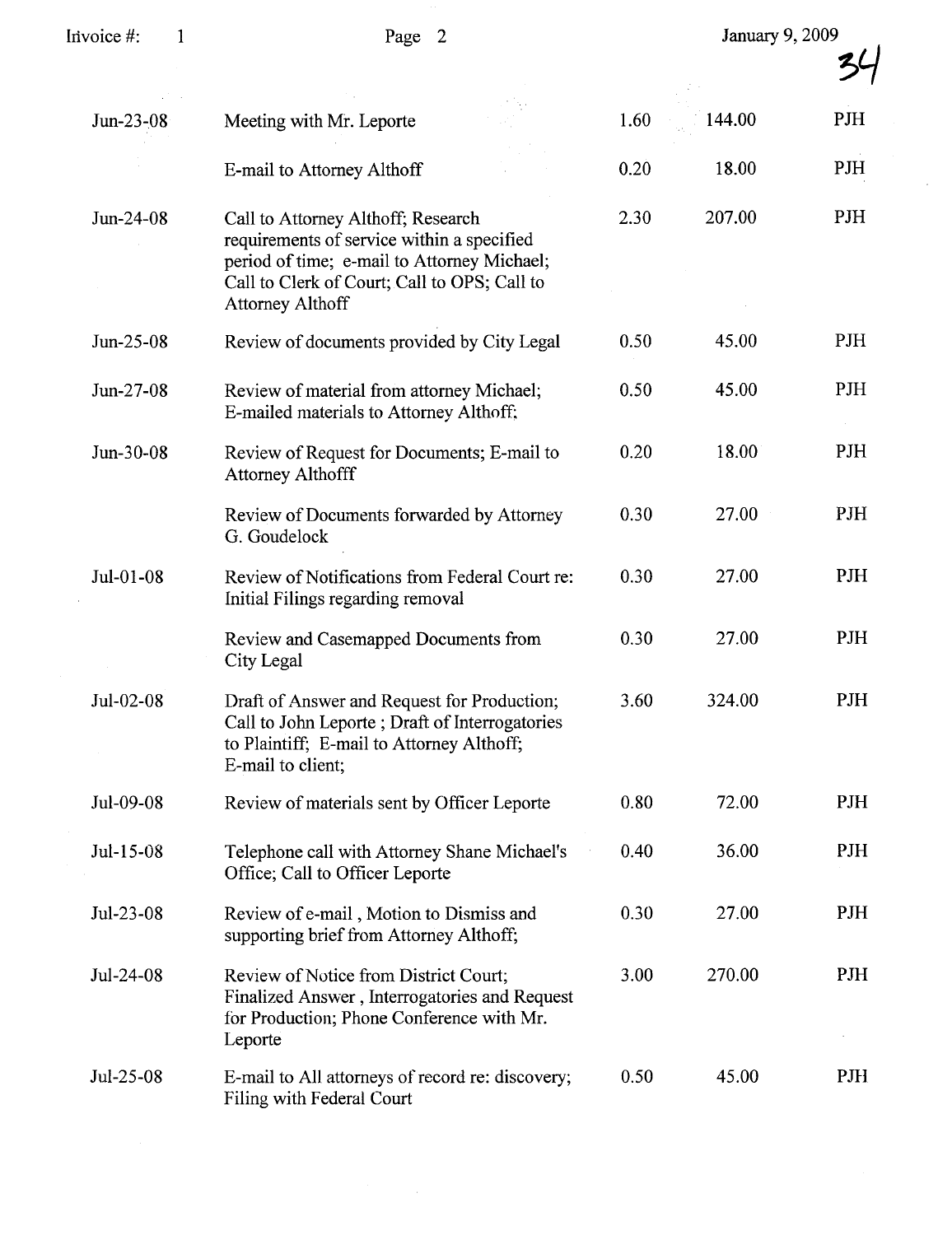| Invoice #:<br>$\mathbf{1}$ | Page 3                                                                                                                                              |      | January 9, 2009    |            |  |
|----------------------------|-----------------------------------------------------------------------------------------------------------------------------------------------------|------|--------------------|------------|--|
|                            |                                                                                                                                                     |      |                    |            |  |
| Sep-03-08                  | Review of e-mail and respond to e-mail from<br>Attorney Althoff;                                                                                    | 0.10 | 9.00               | PJH        |  |
| Sep-05-08                  | Call to Attorney Althoff; Letter to Attorney<br>Michael                                                                                             | 0.30 | 27.00              | PJH        |  |
| Sep-16-08                  | Review of Officer Crawford's Statement of<br>Compliance                                                                                             | 0.30 | 27.00              | PJH        |  |
| Sep-29-08                  | Review of Order Dismissing action against<br>Officer Crawford; Review of Order regarding<br>Show Cause for Mr. Michael; Call to Officer<br>Leporte  | 0.50 | 45.00              | PJH        |  |
| Sep-30-08                  | Call to Attorney S. Michael regarding<br>outstanding discovery; Left message on<br>machine;                                                         | 0.10 | 9.00               | <b>PJH</b> |  |
| Oct-01-08                  | Telephone call with Attorney Althoff; draft of<br>Motion to Compel;                                                                                 | 0.80 | 72.00              | PJH        |  |
| Oct-02-08                  | Reviewed Motion to Compel and Supporting<br>Affidavit                                                                                               | 0.50 | 45.00              | PJH        |  |
|                            | Draft of Brief in Support of Motion to Compel<br>as required by LR 7.1                                                                              | 1.30 | 117.00<br>√.<br>XX | PJH        |  |
| Oct-07-08                  | Finished and filed Motion to Compel,<br>Affidavit and Brief in Support of Motion; Call<br>to Attorney's Office                                      | 2.70 | 243.00             | PJH        |  |
| Oct-08-08                  | To Federal Courthouse for hearing                                                                                                                   | 2.50 | 225.00             | <b>PJH</b> |  |
| Oct-09-08                  | Call from Attorney S. Michael; E-mailed<br>discovery to Attorney Michael                                                                            | 0.50 | 45.00              | PJH        |  |
| Oct-15-08                  | <b>Review of Docket Annotation</b>                                                                                                                  | 0.10 | 9.00               | PJH        |  |
| Oct-17-08                  | Telephone call with Mr. Leporte; Notes to file                                                                                                      | 0.60 | 54.00              | PJH        |  |
| Nov-04-08                  | Review of Entry of Appearance of Attorney<br>Zane Blessum as attorney of Record                                                                     | 0.20 | 18.00              | PJH        |  |
| Dec-01-08                  | Review of Discovery Order; Call to Attorney<br>Bless' Office                                                                                        | 0.30 | 27.00              | <b>PJH</b> |  |
| Dec-15-08                  | Returned call to Attorney Althoff; Review of<br>materials provided in response to<br>Interrogatories directed to Plaintiff; Call to<br>John LePorte | 1.70 | 153.00             | PJH        |  |

 $\hat{\boldsymbol{\epsilon}}$ 

 $\frac{1}{\sqrt{2}}$